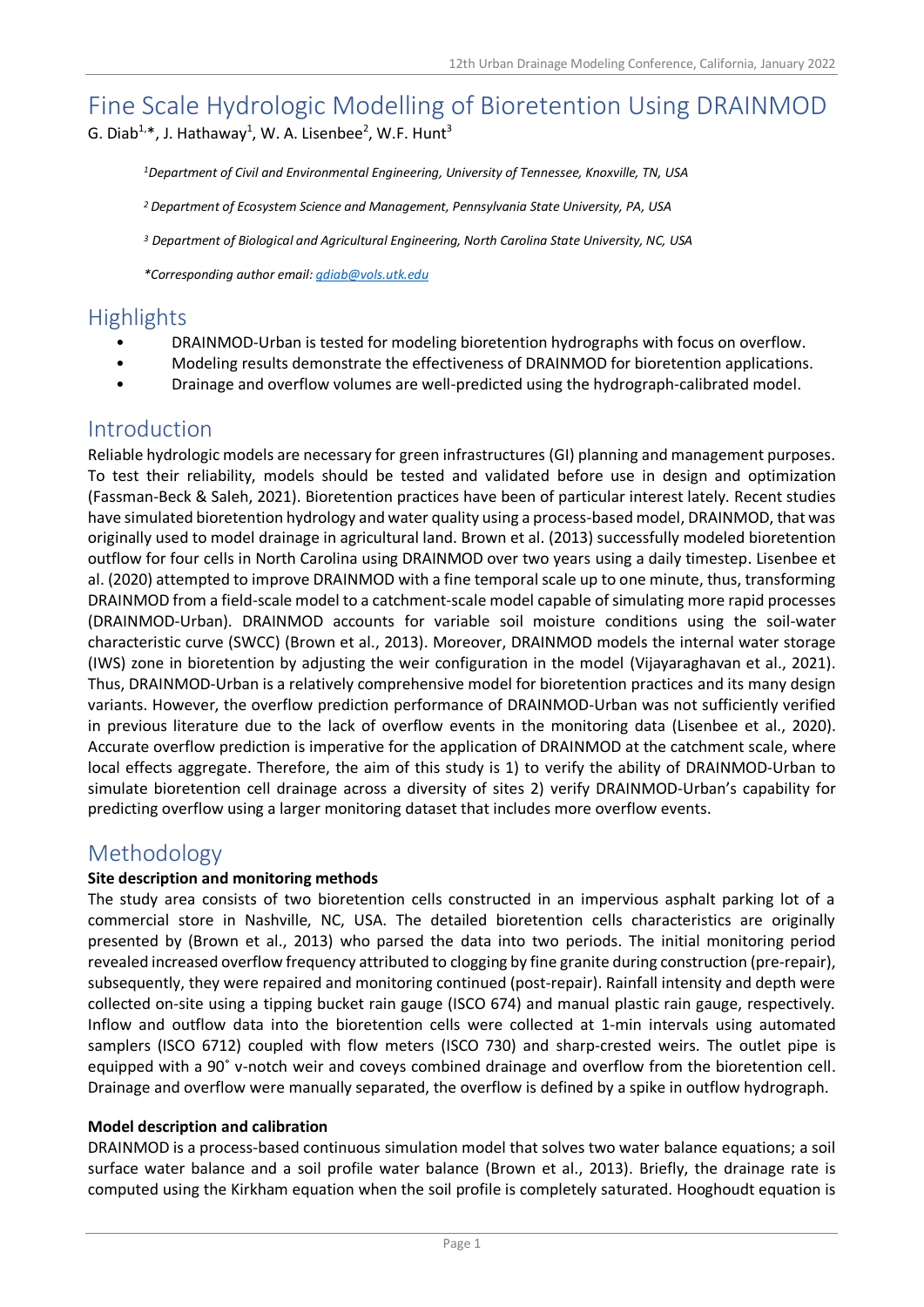used to compute drainage through the soil when the water table recedes (Skaggs et al., 2012). Darcy's law and Dupuit-Forchheimer assumptions are used to compute seepage. The Green-Ampt equation is used to compute infiltration, the parameters used are obtained from the SWCC and account for the change in saturated hydraulic conductivity through the soil profile. Potential evapotranspiration is computed using the Thornthwaite method or input by the user.

The Nash-Sutcliffe efficiency coefficient (NSE) and Percent bias (PBIAS) were used to evaluate the goodness of fit of model output to measured data. In this study, calibration followed a similar approach to that of Brown et al. (2013) and Lisenbee et al. (2020). The final calibrated model parameters were selected using the cumulative NSE and PBIAS of drainage and overflow by balancing the model's ability to predict: 1) the complete time-series by considering a single NSE and PBIAS for the simulation period, 2) flow of each event separately, 3) the volume of each event, and 4) the peak flow of each event.

# Results and discussion

### **Model Calibration**

The calibration parameters can be classified into design parameters (drainage coefficient and ponding depth), seepage parameters (thickness of the restrictive layer, the piezometric head of the aquifer, and the vertical conductivity of the restrictive layer), and soil parameters (lateral saturated hydraulic conductivity of each soil layer). Model parameters were calibrated sequentially starting with the most sensitive parameters such as soil parameters to achieve the optimum NSE and PBIAS of the overflow and drainage hydrographs.

### **Drainage prediction performance**

The calibrated DRAINMOD-Urban model showed overall good performance in the prediction of drainage hydrographs for all cells except for the 0.9-m media depth during the pre-repair period (see Table 1). For the post-repair time series, the NSE was 0.56 and 0.57 and PBIAS was –11.7% and -24.8% for the 0.6-m and 0.9 m cells, respectively, this is comparable to the NSE of 0.60 obtained by Lisenbee et al. (2020). However, for the pre-repair period time series, the NSE was 0.52 and 0.16 and the PBIAS was -17.4% and -21.6% for the 0.6-m and 0.9-m cells, respectively. The model also performed better for the 0.6-m cell compared to the 0.9 m cell for individual events (median event model output). DRAINMOD-Urban showed a better prediction of event volume compared to the original DRAINMOD. For the pre-repair period, cumulative event volume NSE was 0.77 and 0.52 for the 0.6-m and 0.9-m cells, respectively. For the post-repair period, the cumulative event volume NSE was 0.90 for both cells. The PBIAS of all cells ranged between -15.7% and 9.7%. Figure 1 shows the predicted versus measured drainage volume of all events. It is observed that the calibrated models systematically underpredict the volume of drainage. The hydrographs of all events during the post-repair period of the two bioretention cells showed the model capability to predict the time of peak flow correctly and the duration of each event. Figure 1a (right) presents a sample event that shows the model's ability to predict time to peak and duration of the event.

|              |              | 0.6-m media depth |           |             |           | 0.9-m media depth |           |             |           |
|--------------|--------------|-------------------|-----------|-------------|-----------|-------------------|-----------|-------------|-----------|
| Model output |              | Pre-repair        |           | Post-repair |           | <b>Pre-repair</b> |           | Post-repair |           |
|              |              | <b>NSE</b>        | PBIAS (%) | <b>NSE</b>  | PBIAS (%) | <b>NSE</b>        | PBIAS (%) | <b>NSE</b>  | PBIAS (%) |
| Drainage     | Time series  | 0.52              | $-17.4$   | 0.56        | $-11.7$   | 0.16              | $-21.6$   | 0.57        | $-24.8$   |
|              | Median event | 0.27              | 0.21      | 0.50        | $-8.1$    | $-0.22$           | 2.9       | 0.29        | $-14.8$   |
|              | Volume       | 0.77              | $-15.7$   | 0.90        | $-9.7$    | 0.52              | $-12.6$   | 0.90        | $-10.2$   |
|              | Peak         | $-0.21$           | $-41.3$   | 0.24        | $-18.8$   | $-0.30$           | $-47.4$   | 0.38        | $-12.9$   |
| Overflow     | Time series  | 0.56              | $-42.6$   | 0.41        | $-8.4$    | 0.89              | 0.8       | 0.67        | $-22.0$   |
|              | Median event | 0.28              | $-54.84$  | 0.12        | $-31.8$   | 0.47              | $-11.1$   | 0.57        | $-8.6$    |
|              | Volume       | 0.78              | 43.4      | 0.59        | 18.3      | 0.96              | 1.4       | 0.83        | 10.4      |
|              | Peak         | 0.76              | $-40.50$  | 0.46        | 24.1      | 0.96              | $-3.4$    | 0.77        | 22.5      |

**Table 1.** Model performance statistics for drainage and overflow.

#### **Overflow prediction performance**

The pre-repair bioretention cells experienced around 34 overflow events over one year while the post-repair period experienced around 15 overflow events, this allowed for better calibration of overflow hydrographs compared to Lisenbee et al. (2019) that observed NSE of -0.1 due to limited overflow data. The cumulative NSEs of events were 0.54 and 0.90 for the 0.6-m and 0.9-m cells (pre-repair), respectively, and 0.63 and 0.73